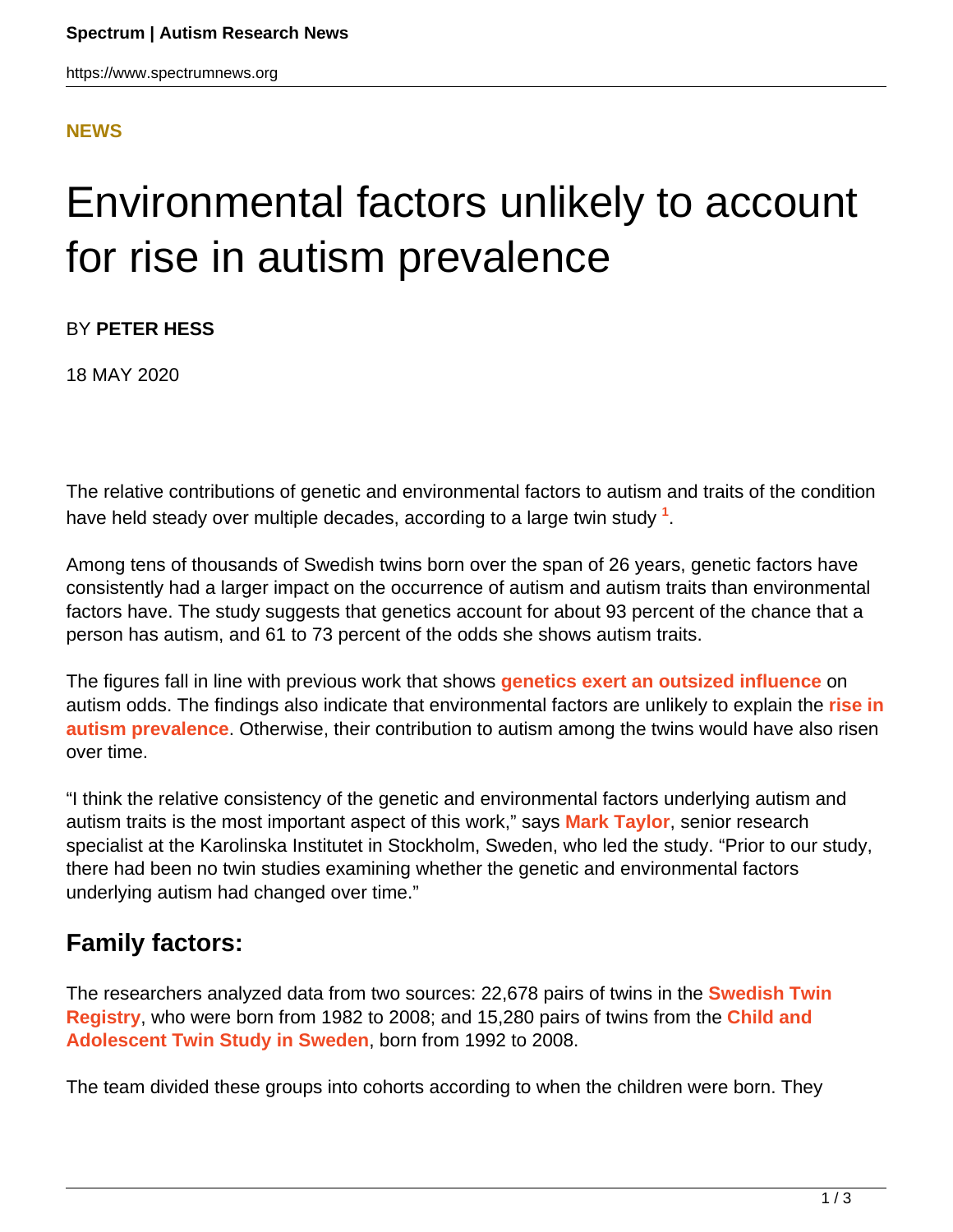https://www.spectrumnews.org

created five birth cohorts from the registry group and four from the study group. The cohorts include both fraternal and identical twins. Identical twins share nearly all of their genetic code, whereas fraternal twins share an average of 50 percent. In the registry group, about 24 percent of the twin pairs are identical; in the study group, almost 30 percent are identical.

Among these twin pairs, they identified children with autism and confirmed the diagnoses, either by using health records and case notes, or via phone interviews with parents or caregivers. Also by way of phone interviews, they identified twins in the study group who display autism traits but do not meet the criteria for a diagnosis.

To estimate how much genetics or the environment had contributed to autism in both groups, they compared differences between identical and fraternal twin pairs — looking specifically at how often one or both twins were affected. Then they looked at whether these proportions changed from one birth cohort to the next.

In all of the birth cohorts, there are more identical twin pairs than fraternal ones in which both twins have autism or show autism traits. The work appeared 6 May in JAMA Psychiatry.

The pattern suggests that genetic factors hold more sway over autism than environmental ones do. If the reverse were true, there would be more behavioral similarities between fraternal twins.

## **Twin issues:**

Some experts question whether twin studies — even large ones like this — can offer definitive answers.

The origins of autism may involve an **[interaction between genetics](https://www.spectrumnews.org/opinion/viewpoint/autism-heritability-it-probably-does-not-mean-what-you-think-it-means/)** and the environment, which twin studies do not capture, says **[Brian Lee](https://www.spectrumnews.org/author/brianlee/)**, associate professor of epidemiology and biostatistics at Drexel University in Philadelphia, Pennsylvania, who was not involved in the study.

"Asking whether genetics or environment is more important is the wrong question," Lee says. "To me, it's sort of like asking whether it's more important to put on your left shoe or your right shoe to go out in public."

The new study is well designed and conducted but, given the limitations of twin studies, may not add much to previous work to clarify the relationship among environment, genetics and autism, says **[Joachim Hallmayer](https://profiles.stanford.edu/joachim-hallmayer)**, professor of psychiatry at Stanford University in California, who was not involved in the study.

"It's probably as good as these studies in our field can get," he says.

Taylor disagrees and says the findings could shape the discussion over rising autism prevalence